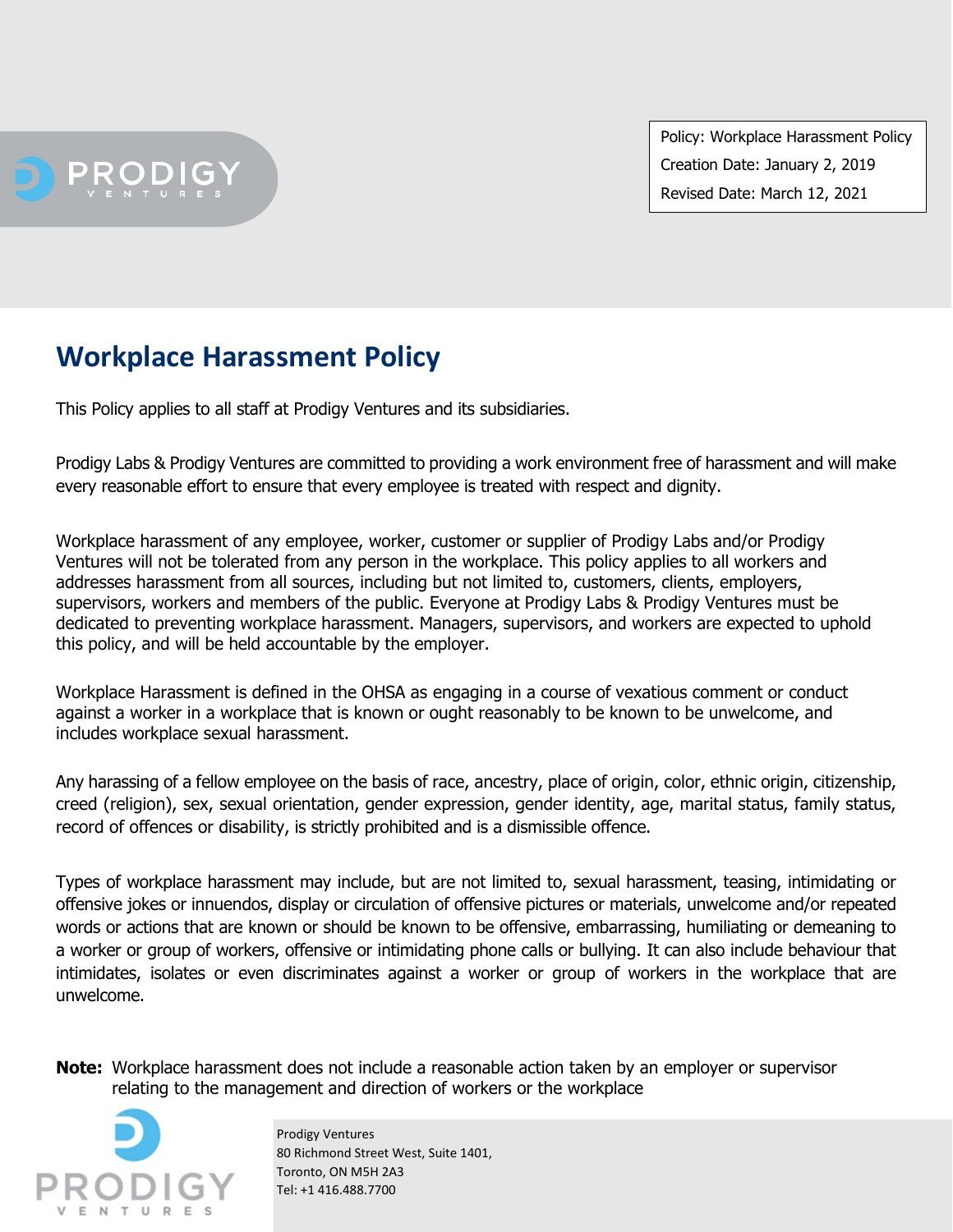

Sexual harassment includes any unwelcome conduct, comment, gesture or contact of a sexual nature which has the purpose, or the effect of creating a work environment that is intimidating, humiliating or uncomfortable; any implied or expressed condition or promise for complying with a sexually oriented request.

Sexual harassment may also include, but is not limited to:

- gender-related comments about an individual's physical characteristics or mannerisms;
- unwelcome physical contact;
- suggestive or offensive remarks or innuendoes about members of a specific gender;
- propositions of physical intimacy;
- offensive jokes or comments of a sexual nature about an employee, client, customer etc.;
- display of sexually offensive pictures, graffiti, or other materials;
- questions or discussions about sexual activities.

## **Procedure:**

Any employee who feels that they have been subjected to harassment should:

- 1. Make it clear to the harasser that his or her actions are not welcome.
- 2. Prepare and maintain a written record of the dates, times, nature of the behaviour and witnesses (if any).
- 3. An incident or a complaint of workplace harassment should be reported as soon as possible after experiencing or witnessing an incident. This allows the incident to be investigated in a timely manner.
- 4. Report any complaint involving harassment, outlining it confidentially either verbally or in writing to the manager, Human Resources, or any other member of management whom you wish.
- 5. The manager to whom the complaint is reported and Human Resources will, together, act as the investigating team, and will be responsible for reviewing the specific complaint, and establishing the facts.
- 6. The complainant and the person implicated in the complaint will be notified that an investigation has begun. Note that the name of the employee lodging the complaint and other circumstances related to the complaint will not be revealed to any other party, unless such disclosure is necessary for the purpose of investigating, taking disciplinary action with respect to the complaint, or if required by law. The appropriate interim



 Prodigy Ventures 80 Richmond Street West, Suite 1401, Toronto, ON M5H 2A3 Tel: +1 416.488.7700